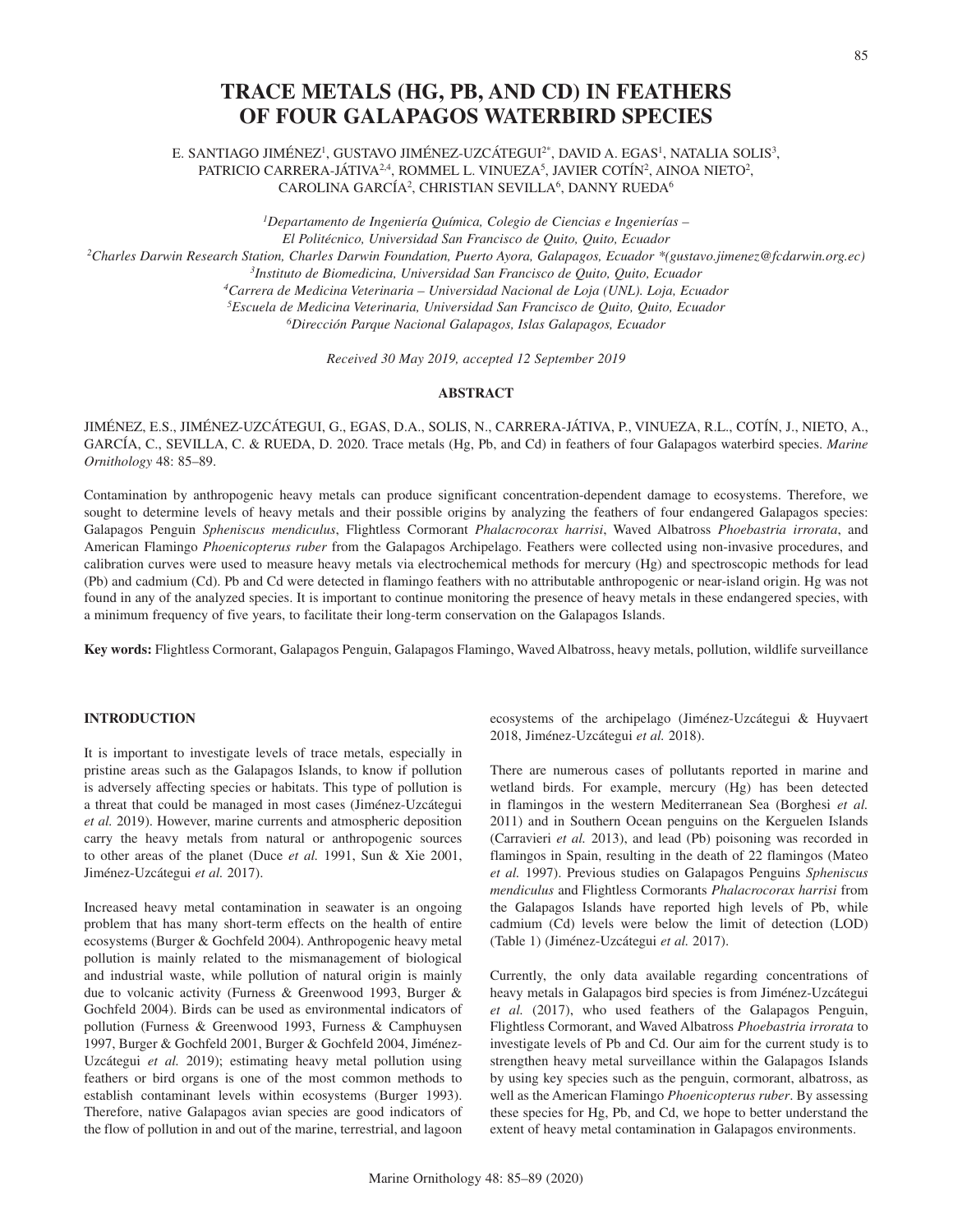# **METHODS**

## **Study area**

large islands and more than 100 islets and rocks (Snell *et al.* 1996). We collected feather samples from various nesting areas (Fig. 1) as follows:

The Galapagos Archipelago is located on the Equator approximately 960 km from the west coast of mainland Ecuador, and it consists of 13 For Galapagos Penguins, we collected samples on Isla Isabela at Caleta Iguana (00°58.6′S, 091°26.7′W), Puerto Pajas (00°45.3′S, 091°22.5′W), and Islotes Marielas (00°35.8′S, 091°05.4′W).

| <b>Species</b> | Location                | <b>Feathers Weight</b><br>(g) | Mean $\pm$ SD (ppm) |                    |                   |
|----------------|-------------------------|-------------------------------|---------------------|--------------------|-------------------|
|                |                         |                               | Hg                  | <b>Pb</b>          | C <sub>d</sub>    |
| <b>GAPE</b>    | Caleta Iguana           | 0.154                         | <b>LOD</b>          | $55.5 \pm 27.80*$  | $LOD*$            |
|                | Puerto Pajas            | 0.235                         | <b>LOD</b>          | $71.3 \pm 35.60*$  | $LOD*$            |
|                | <b>Islotes Marielas</b> | 0.075                         | <b>LOD</b>          | $193.0 \pm 48.30*$ | $LOD*$            |
| <b>FLCO</b>    | Punta Albemarle         | 0.244                         | <b>LOD</b>          | $17.00 \pm 8.51*$  | $LOD*$            |
|                | Playa Escondida         | 0.170                         | <b>LOD</b>          |                    |                   |
|                | Carlos Valle            | 0.136                         | <b>LOD</b>          | $42.60 \pm 8.52^*$ | $LOD*$            |
| <b>WAAL</b>    | Plot A                  | 0.324                         | <b>LOD</b>          | $LOD*$             | $LOD^*$           |
|                | Plot B                  | 0.248                         | <b>LOD</b>          | $LOD^*$            | $LOD^*$           |
| <b>AMFL</b>    | Laguna Roja             | 0.004                         | <b>LOD</b>          | $7.085 \pm 0.178$  | $0.479 \pm 0.016$ |
|                | El Sartén               | 0.971                         | <b>LOD</b>          | $10.253 \pm 0.122$ | $0.445 \pm 0.006$ |
|                | Islote Bainbridge       | 2.780                         | <b>LOD</b>          | $8.649 \pm 0.122$  | $0.215\pm0.012$   |
|                | Tortuga Bay             | 1.170                         | <b>LOD</b>          | $10.663 \pm 0.101$ | $0.175 \pm 0.025$ |
|                | Bahía Borrero           | 0.160                         | <b>LOD</b>          | $7.573 \pm 0.212$  | $0.468 \pm 0.023$ |
|                | La Torta                | 2.133                         | <b>LOD</b>          | $11.161 \pm 0.078$ | $0.160 \pm 0.031$ |
|                | Montura                 | 0.570                         | <b>LOD</b>          | $9.017 \pm 0.187$  | $0.455 \pm 0.074$ |
|                | Quinta Playa            | 0.469                         | <b>LOD</b>          | $9.678 \pm 0.078$  | $0.229 \pm 0.092$ |
|                | Las Salinas             | 0.301                         | <b>LOD</b>          | $10.326 \pm 0.078$ | $0.383 \pm 0.016$ |

**TABLE 1 Mercury (Hg), lead (Pb), and cadmium (Cd) concentrations in feathers of Galapagos Penguins (GAPE), Flightless Cormorants (FLCO), Waved Albatross (WAAL), and American Flamingos (AMFL)**

\*Data from Jiménez-Uzcátegui *et al.* (2017); LOD = below the limit of detection.



Fig. 1. Galapagos Penguins (GAPE), Flightless Cormorants (FLCO), Waved Albatross (WAAL), and American Flamingos (AMFL) breeding colonies sampled in 2018 in the Galapagos Archipelago.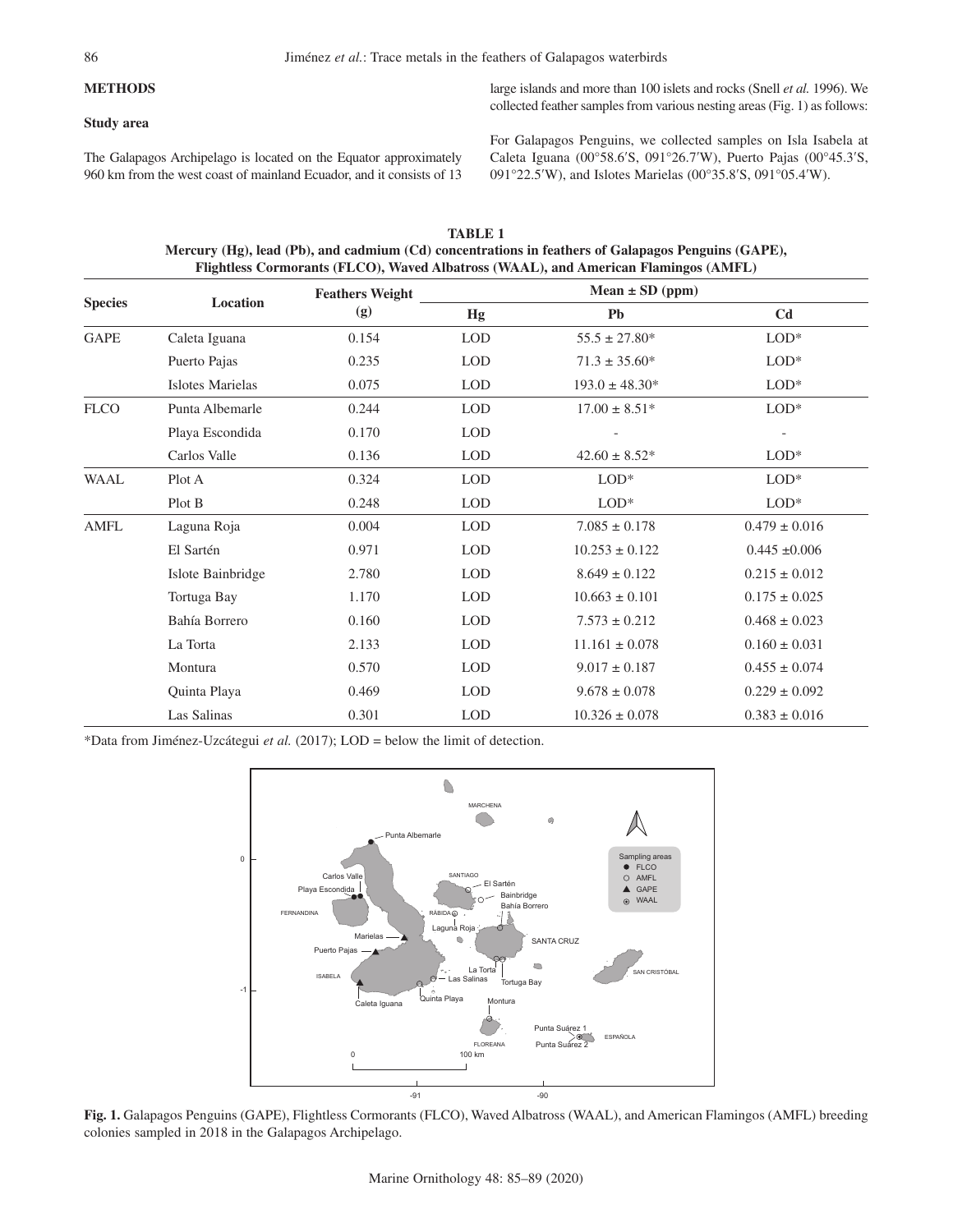For Flightless Cormorants, we collected samples on Isla Isabela at Punta Albemarle (00°09.7′N, 091°21.6′W) and on Isla Fernandina at Playa Escondida (00°15.7′S, 091°28.1′W) and Carlos Valle (00°15.6′S, 091°27.5′W).

For Waved Albatross, we collected samples on Isla Española at Punta Suárez (Plot A: 01°22.3′S, 089°44.4′W and Plot B: 01°22.5′S, 089°44.1′W).

For the Galapagos population of American Flamingo, we collected samples on Isla Rábida at Laguna Roja (00°24.0′S, 090°42.4′W); on Isla Santiago at El Sartén (00°13.0′S, 090°36.8′W); on Isla Santa Cruz at Tortuga Bay (00°45.8′S, 090°21.2′W), Bahía Borrero (00°31.0′S, 090°21.2′W), and La Torta (00°46.2′S, 090°23.6′W); on Isla Floreana at Montura (01°13.6′S, 090°25.7′W); on Isla Isabela at Quinta Playa (01°00.2′S, 091°04.9′W) and Las Salinas (00°57.3′S, 090°58.1′W); and on Islote Bainbridge (00°21.1′S, 090°34.0′W).

#### **Sampling**

Feather collection is the most common and non-invasive sampling method to assess the presence of heavy metals in birds (Burger 1993). Samples collected from penguins (Jul 2018), cormorants (Jul 2018), and albatross (May 2018) were taken from live and apparently healthy individuals prior to marking and releasing. Secondary feathers were collected from the wings of cormorants and albatross, while tail feathers were taken from penguins. Clean, recently shed feather samples from flamingos were collected from the lagoons (Jan 2018). Each sample collected was treated individually and labeled (date, place, species). Samples were stored at room temperature or frozen at −20 °C.

#### **Laboratory analyses**

Analyses were performed at the Chemistry Laboratory of the Department of Chemical Engineering at Universidad San Francisco de Quito. The feathers were cut into 1-cm2 portions. Sets of feather samples were weighed separately and placed in independent Erlenmeyer flasks. They were then labeled with species, location, weight, and collection date before being digested under a fume hood using the USEPA 7000B method (USEPA 2007, Fonseca *et al.* 2017, Jiménez-Uzcátegui *et al.* 2017).



**Fig. 2.** Calibration curves for (a) Hg, (b) Pb, and (c) Cd used during this study.

To determine Hg, Pb, and Cd concentrations in the samples, calibration curves were used as references. The calibration equations worked well when sample concentrations were within the working range, and samples were concentrated or diluted as necessary.

Mercury concentrations were determined using an electrochemical method, due to its greater versatility and its relatively wide detection range. We used a µStat400 Potentiostat (Dropsens) in Potentiometric Stripping Analysis mode with the following conditions: starting potential of −0.7 V swept to a final potential of 0.8 V in 10 s, with an equilibration time of 3 s. In addition, we used a Ag/AgCl reference electrode, a glassy-carbon working electrode, and a platinum-wire counter electrode (BAS Inc., Japan) (Jagner & Graneli 1976, Jagner 1979, Jaya & Prasada Rao 1982). For the Hg calibration curve, five specific concentrations were measured (ranging from 1E−9 M to 1E−5 M), which produced an equation of  $y = -0.05063x + 0.02217$  with  $R^2 = 0.9965$  (Fig. 2a).

For Pb and Cd, the procedure was close to that described by Jiménez-Uzcátegui *et al.* (2017). A Flame Atomic Absorption Spectrophotometer (Buck Scientific, model 210 VGP, Norwalk, CT) was used to determine the concentrations. Then, a calibration curve was made for each element. The wavelengths of Cd and Pb were 228.9 nm and 283.3 nm, respectively. The detection range of this equipment is 0.08–20.00 ppm for Pb and 0.01–2.00 ppm for Cd. After choosing strategic concentrations for the standards, we proceeded to create the calibration curve, with triplicate measurements for each standard. A linear regression with  $R^2 = 0.9994$  was obtained for Pb, and the equation was  $y = 0.0062x + 2.509E - 08$  (Fig. 2b). For Cd, a linear regression was obtained with  $R^2 = 0.9987$ , and the equation was  $y = 0.0404x + 0.4161$  (Fig. 2c).

# **RESULTS AND DISCUSSION**

Mercury is the contaminant that is monitored most in seabirds because it bioaccumulates in the upper food web, has generally increased over time, and is known to affect bird health (Wobeser 2006, Frederich & Jayasena 2011, Lamborg *et al.* 2014, Scheuhammer *et al.* 2015). Mercury concentration was too low to be detected in our four study species (Table 1, Fig. 3); there was no signal obtained between 0.4 and 0.7 V, indicating that concentrations were not within detection range (Jagner 1979; Fig. 4). Penguins, cormorants, albatross, and flamingos are biological indicators of the marinecoastal zones and lagoons, from inside and outside of the Galapagos Marine Reserve (Jiménez-Uzcátegui & Huyvaert 2018; Jiménez-Uzcátegui *et al.* 2018, 2019). Therefore, the non-detectable levels of Hg indicate that their food web has very low levels of this substance or that is biologically unavailable to them.

On the other hand, flamingo feathers showed detectable levels of Pb. The highest level of Pb was recorded at La Torta on Isla Santa Cruz (11.161  $\pm$  0.078 ppm), followed by Las Salinas on Isla Isabela  $(10.326 \pm 0.078$  ppm). According to Burger (1993), the amounts of heavy metals in bird feathers are caused not only by external agents such as seawater or air, but also by the level of contamination in the tissue of the animals. As an example, in the Ebro Delta in Spain, 24% of flamingos that were illegally hunted contained Pb in their gizzard. The origin of this contamination was from the birds ingesting the shot used in shotgun shells (Friend 1999, Ancora *et al.* 2008, Mateo *et al.* 2013). Hunting of introduced animals (e.g., cattle, goats, pigs) for human consumption often happens near lagoons and areas of freshwater; these areas are, therefore, more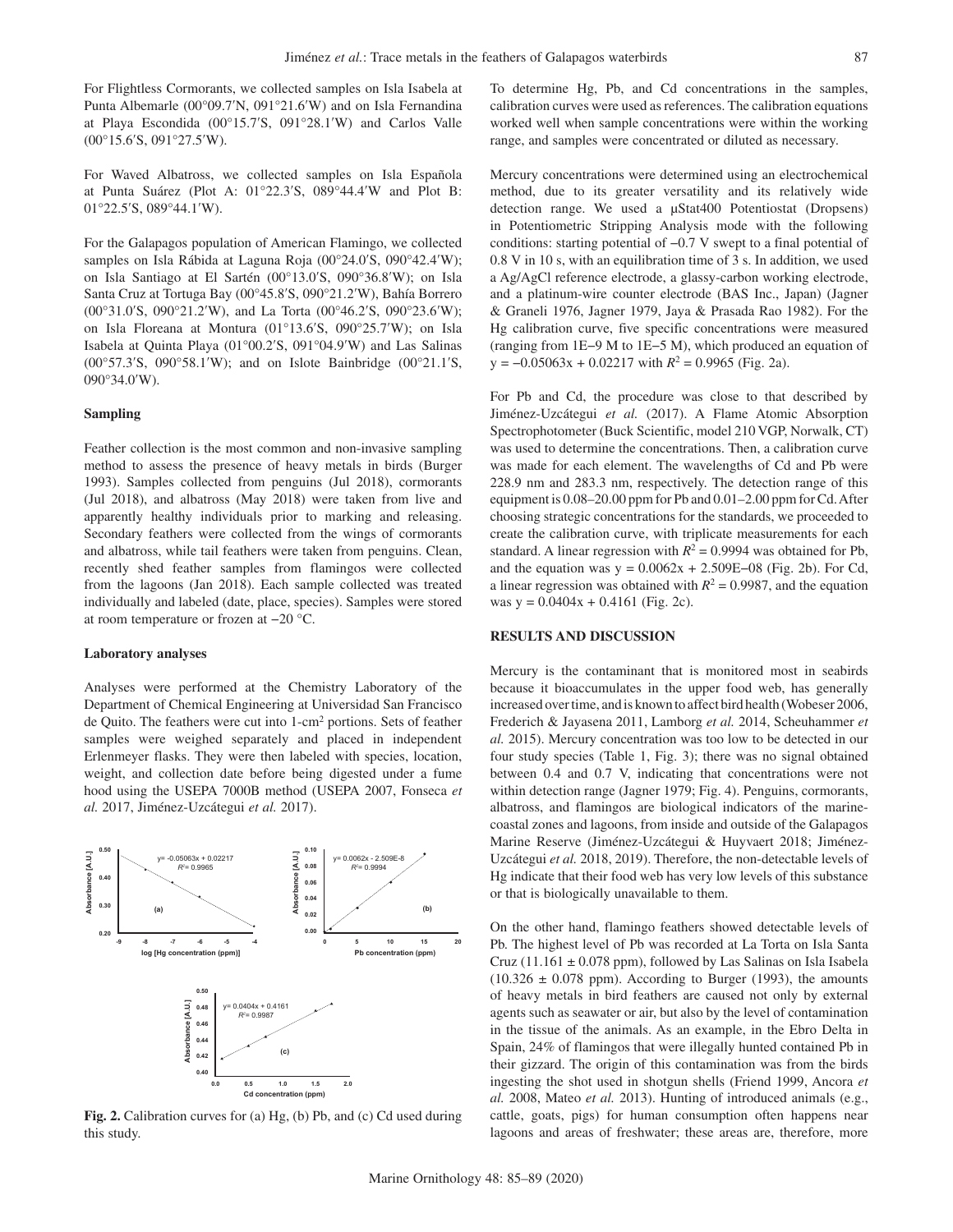

**Fig. 3.** Mercury (Hg) measurements in (a) American Flamingo feathers and (b) Galapagos Penguin feathers.

likely to be polluted by Pb from the associated shotgun pellets **2** (Friend 1999). However, the concentration of Pb in flamingos is lower than in penguins and cormorants in the Galapagos Islands. Coupled with data from Jiménez-Uzcategui et al. (2017), this indicates that Pb levels in Galapagos birds continue to be higher **-4** than those in other species of penguin and albatross worldwide, such **-0.5 0 0.5** as the Little Penguin *Eudyptula minor* on Phillip Island (Victoria, Australia), Wandering Albatross *Diomedea exulans* on Bird Island (South Georgia), and others (Anderson *et al.* 2010, Seco Pon *et al.* 2011, Finger *et al.* 2015). Given the protection afforded Galapagos wildlife, it should be mentioned that the amount of pollution from shotgun pellets should be minimal. In that case, the presence of Pb on the islands is unlikely to be of local anthropogenic origin but rather of natural origin due to the volcanic nature of the islands. ke<br>Tr

Flamingo feathers showed detectable levels of Cd. The highest level of Cd was recorded in Laguna Roja on Isla Rábida (0.479 ± 0.016 ppm), followed by Bahía Borrero on Isla Santa Cruz ( $0.468 \pm 0.023$  ppm; Table 1). In previous publications (Jiménez-Uzcátegui *et al.* 2017), Cd was not detected in penguins, cormorants, and albatrosses. However, this study detected Cd in flamingo feathers from all lagoon study sites, probably because the presence of Cd in water is generally correlated with high concentrations of nutrients (Boyle *et al.* 1981). Given this apparent relationship between heavy metals and labile nutrients such as phosphates and nitrates (up to 75–160 pmol/kg) (Boyle *et al.* 1981, Linn *et al.* 1990), it is possible that the Cd we detected came from natural sources.

We have shown that Hg levels in four Galapagos seabird species were all below the LOD, which is encouraging for the conservation of species and of the island habitats (Burger & Gochfeld 2004; Table 1). The Pb and Cd detected in flamingo, penguin, and cormorant feathers are probably not of local anthropogenic origin and may have been naturally present in their environment for a long time, as shown here and in Jiménez-Uzcátegui et al. (2017).

The concentration of Cd decreases during the El Niño Southern Oscillation (ENSO) in the Galapagos Islands, while Pb is not affected (Linn *et al.* 1990). Our study contributes "normal" baseline values (i.e., measurements taken in the hot season during a non–El Niño year) for future monitoring of heavy metal contamination and examination of the relationship between heavy metals and ENSO events, using seabirds as sentinels of the marine environment (Furness & Camphuysen 1997). The use of standardized techniques with high sensitivity is important to obtain comparable data between studies and to ensure that protocols can be replicated in the future. Long-term surveillance of wildlife and environmental health is critical for the conservation of pristine and isolated ecosystems, such as the Galapagos Archipelago and its unique species.



**Fig. 4.** Mercury (Hg) measurement for one of the standard samples (Jagner 1979).

# **ACKNOWLEDGEMENTS**

We wish to express our appreciation to our donors for financial support of the Galapagos Penguin, Flightless Cormorant, and Waved Albatross Project at the Charles Darwin Foundation: Galapagos Conservation Trust, the Truell Charitable Foundation, the Leona M. and Harry B. Helmsley Charitable Trust, Lindblad – National Geographic, the Penguin Fund of Japan, and Mr. Seishi Sakamoto and Sophie Lenoir of Tunememi Conservancy. We are grateful to our collaborators and to more than 80 assistants and volunteers who helped in the research from 2009, including Manuel Masaquisa, Johannes Ramirez, Franklin Gil, and Wilman Valle. Thanks to Sarah Brooks for editing the grammar in the original manuscript. Thanks to the reviewers, especially D. Ainley and K. Nabeta, for their helpful comments on this manuscript. We thank to the Galapagos National Park Directorate for granting our research permissions (PC-35-15, PC-51-16, PC-10-17, PC-05-18, PC-10-18, PC-33-19, PC-34-19). We thank the Charles Darwin Research Station for their support. This publication is contribution number 2283 of the Charles Darwin Foundation for the Galapagos Islands.

## **REFERENCES**

- ANCORA, S., BIANCHI, N., LEONZIO, C. & RENZONI, A. 2008. Heavy metals in flamingos (*Phoenicopterus ruber*) from Italian wetlands: The problem of ingestion of lead shot. *Environmental Research* 107: 229–236.
- ANDERSON, O.R.J., PHILLIPS, R.A., SHORE, R.F., MCGILL, R.A.R., MCDONALD, R.A. & BEARHOP, S. 2010. Element patterns in albatrosses and petrels: Influence of trophic position, foraging range, and prey type. *Environmental Pollution* 158: 98–107. doi:10.1016/j.envpol.2009.07.040
- BORGHESI, F., ANDREOTTI, A., BACCETTI, N. ET AL. 2011. Flamingo feathers to monitor metal contamination of coastal wetlands: Methods and initial results concerning the presence of mercury at six Mediterranean sites. *Chemistry and Ecology* 27: 137–151.
- BOYLE, E.A., HUESTED, S.S. & JONES, S.P. 1981. On the distribution of copper, nickel, and cadmium in the surface waters of the North Atlantic and North Pacific Ocean. *Journal of Geophysical Research* 86: 8048–8066.
- BURGER, J. 1993. Metals in avian feathers: Bioindicators of environmental pollution. *Reviews in Environmental Toxicology* 5: 203–311.
- BURGER, J. & GOCHFELD, M. 2001. Metal levels in feathers of cormorants, flamingos and gulls from the coast of Namibia in Southern Africa. *Environmental Monitoring and Assessment* 69: 195–203.